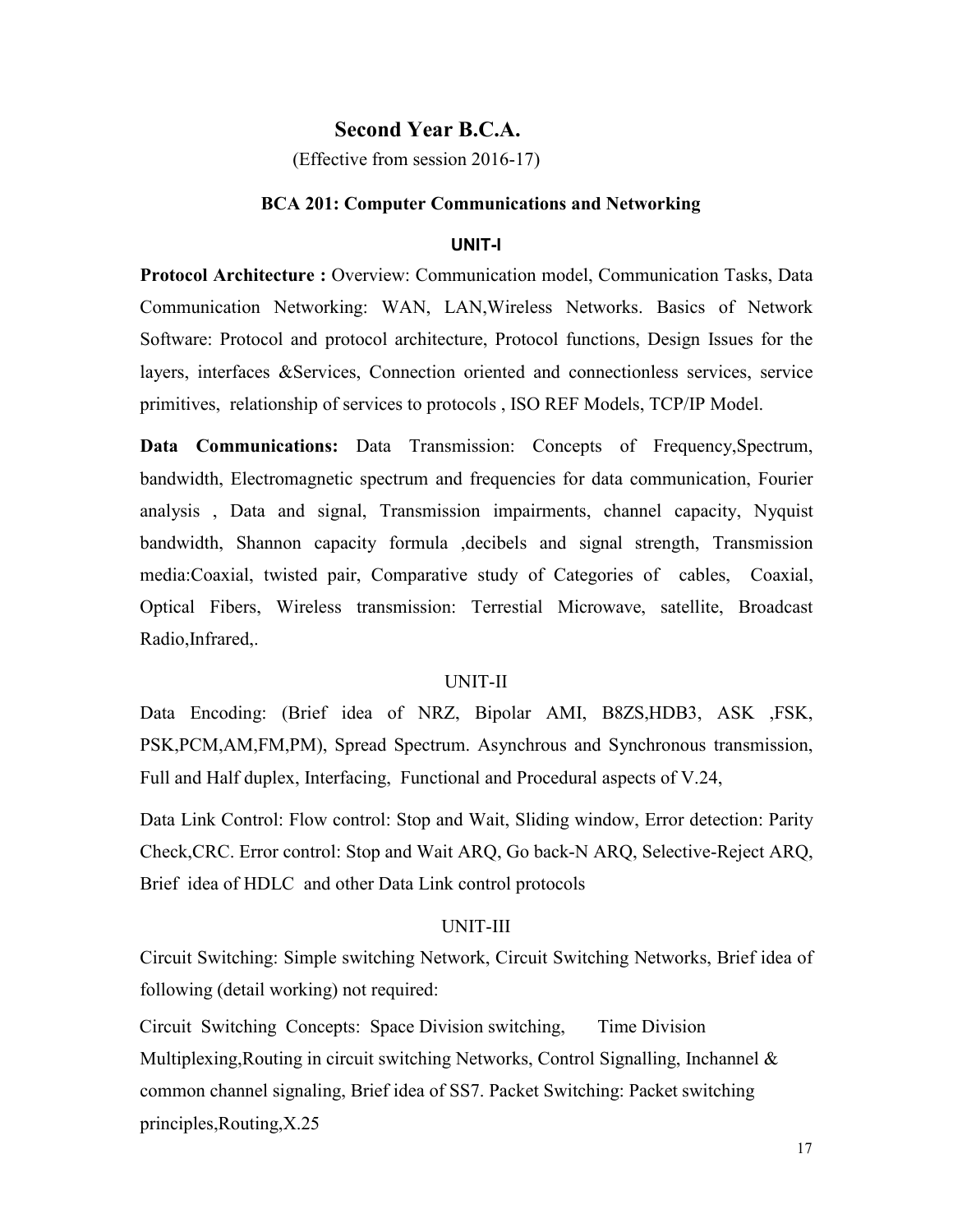### UNIT-IV

LAN Technology: LAN architecture, IEEE 802 standards, Ethernet ( CSMA/CD): Medium Access Control, 10Mbps, 100Mbps, Gigabit Ethernet. Brief survey of other LAN systems (Token ring,FDDI,ATM, Fiber channel). Wireless LANS, Bridges, Latest trends in LANtechnologies

LAN Devices: Study of specifications of L2 and L3 switches, Structured cabling, Passive components.

# UNIT-V

Principles of Internetworking, connection less Internetworking, IP, IPv6, IP multicasting. Routing protocols, TCP, UDP, SNMP,SMTP and MIME, HTTP.

# **Recommended Books :**

3. William Stallings: Data & Communications,SixthEdition

4. A. S. Tanenbaum : ComputerNetworks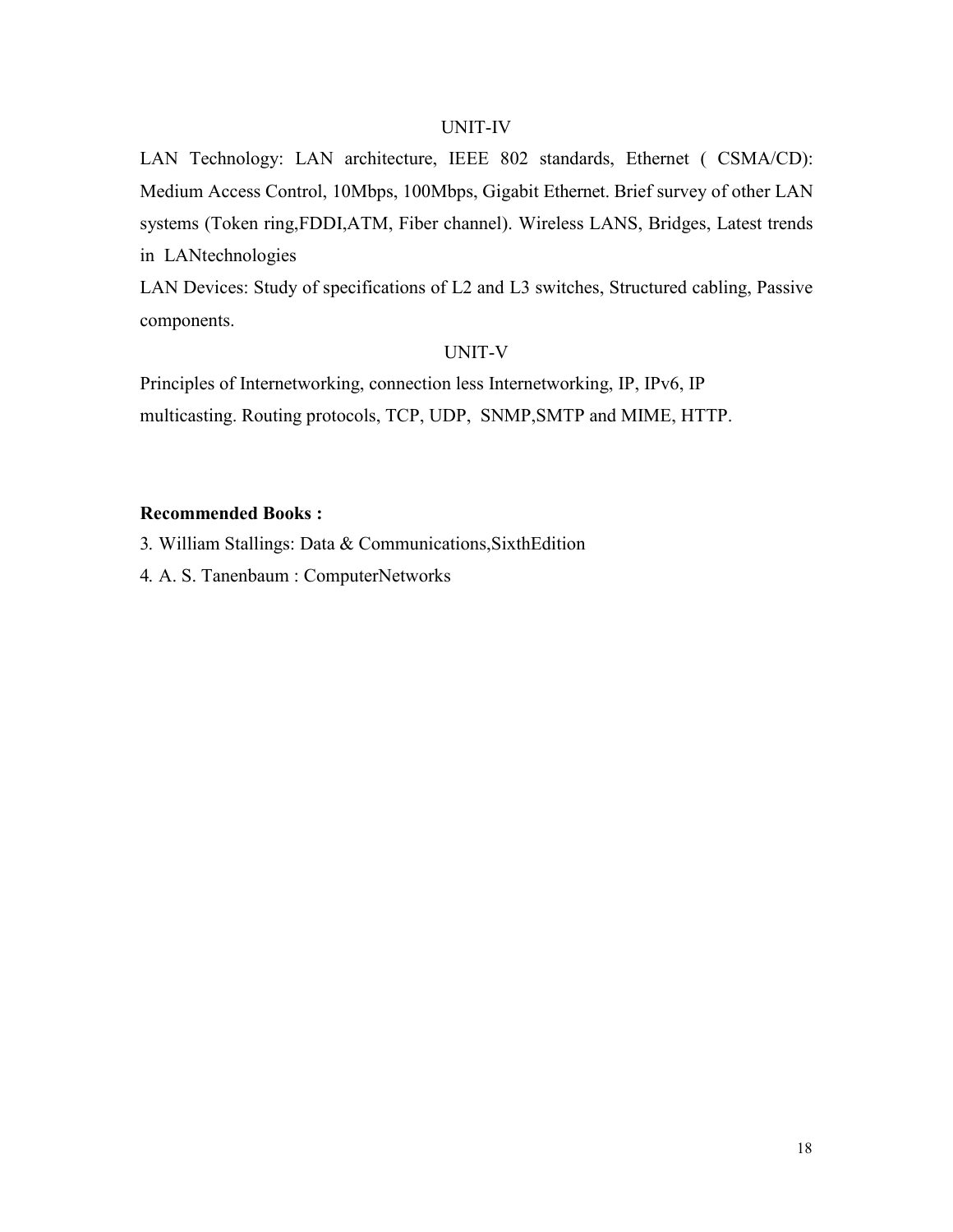# **BCA- 202: Database Management Systems**

# UNIT-I

**Introduction** : Purpose of the data base system, data abstraction, data model, data independence, data definition language, data manipulation language, data base administrator, data base users, overall structure.

**ER Model** : entities, mapping constrains, keys, E-R diagram, reduction E-R diagrams to tables, generatio, aggregation, design of an E-R database scheme.

# UNIT-II

**Relational Model :** The catalog, base tables and views. Relational Data Objects - Domains and Relations: Domains, relations, kinds of relations, relations and predicates, relational databases.

**Relational Data Integrity** - Candidate keys and related matters: Candidate keys. Primary and alternate keys. Foreign keys, foreign key rules, nulls. Candidate keys and nulls, foreign key and nulls.

### UNIT-III

**The SQL Language**: Data definition, retrieval and update operations. Table expressionsconditional expressions, embedded SQL.

**Views**: Introduction, what are views for, data definition, data manipulation, SQL support.

#### UNIT-IV

**Network model** : basic concepts, data structure diagrams, DBTG CODASYL model, DBTG data retrival facility, DBTG update facility, DBTG set processing facility, mapping networks to file, networks system.

**Hierarchical model** : basic concepts, tree structure diagrams, data retrieval facility, update facility, virtual records, maping hierarchical to files, hierarchical system.

# UNIT-V

**File and system structure** : overall system structure, file organisation, logical and physical file organization, sequential and random, hierarchical, inverted, nullist,indexing and hashing, B-tree index files.

#### **Recommended Books**

**3. Date C.J., Database Systems, AddisionWesley.** 

**4. Korth, Database Systems Concepts, McGrawHill.**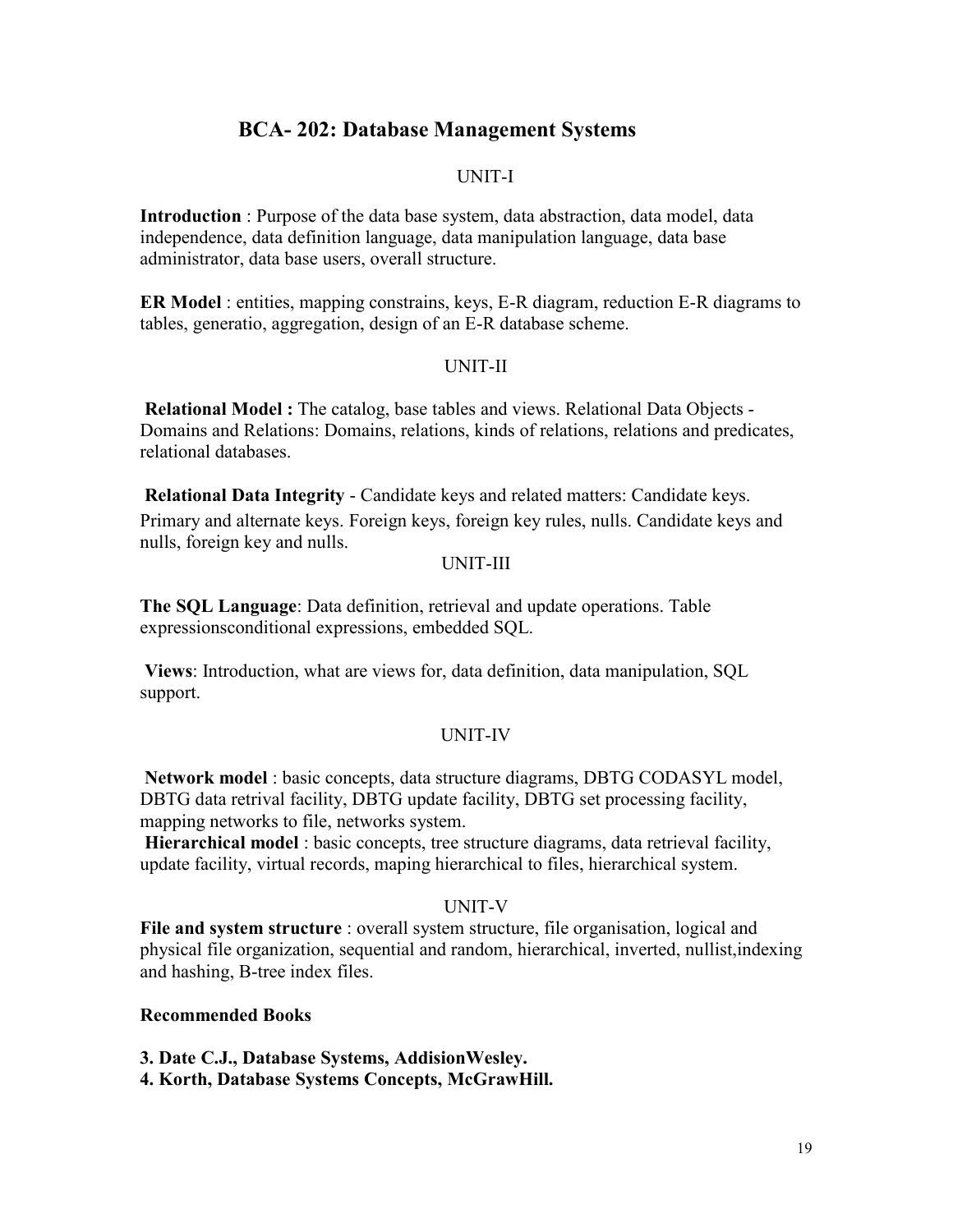# **BCA 203: Fundamentals of Operating Systems**

# **UNIT-I**

**Introduction:** What is an operating system? Mainframe, desktop, multiprocessor, distributed, clustered, real-time and handheld systems.

**Operating System Structures:** System components, operating system services, system calls, systems programs, system structure, virtual machines.

### UNIT-II

**Process:** Process concept, process scheduling, operations on processes, cooperating processes. Inter process communication.

**CPU Scheduling:** Basic concepts, scheduling criteria, scheduling algorithms, algorithm evaluation.

#### UNIT-III

**Process Synchronization:** The critical section problem, semaphores, classical problems of synchronization.

**Deadlocks:** Deadlock characterization, methods for handling deadlocks. Deadlock prevention, avoidance and detection. Recovery from deadlocks.

#### UNIT-IV

**Memory Management:** Swapping, contiguous memory allocation, paging, segmentation, segmentation with paging.

**Virtual Memory:** Demand paging, page replacement, allocation of frames, thrasing.

### UNIT-V

**Linux:** History, design principles, kernel modules, process management, scheduling, memory management, file systems, input and output, inter process communication, network structure, security.

#### **Recommended Books:**

**3.**Silberschatz G.G., Operating System Concepts, John Wiley & SonsInc.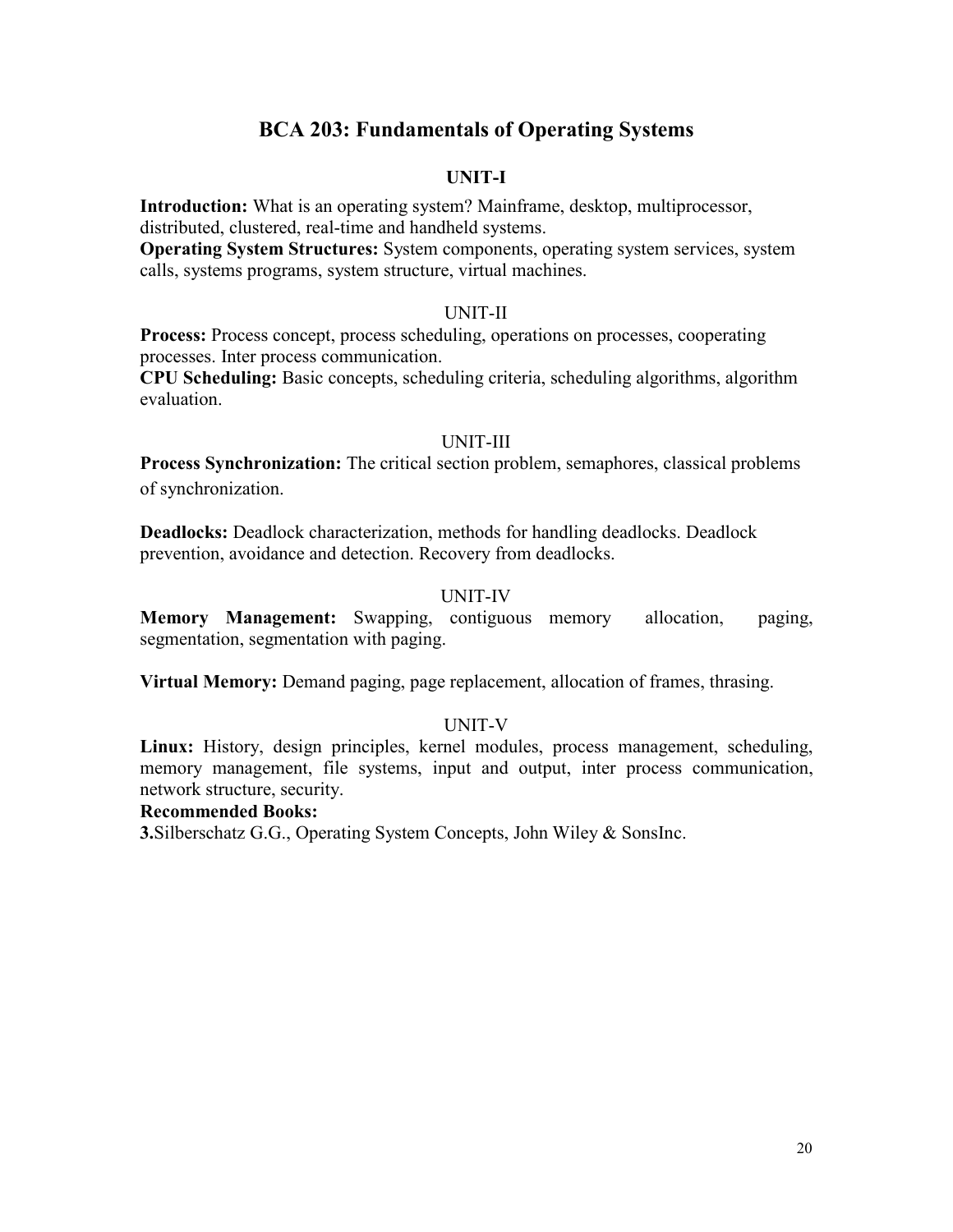# **BCA 204: Data Structures using C**

# **UNIT-I**

**Linear Structure:** Arrays, records, stack, operation on stack, implementation of stack as an array, queue, operations on queue, implementation of queue.

# UNIT-II

**Linked Structure :** List representation, operations on linked list - get node and free node operation, implementing the list operation, inserting into an ordered linked list, deleting, circular linked list, doubly linked list.

# UNIT-III

**Tree Structure :** Binary search tree, inserting, deleting and searching into binary search tree, implementing the insert, search and delete algorithms, tree traversals

### **UNIT-IV**

**Graph Structure :** Graph representation - Adjacency matrix, adjacency list, adjacency multilist representation. Orthogonal representation of graph . Graph traversals - bfs and dfs. Shortest path, all pairs of shortest paths, transitive closure, reflexive transitive closure.

# UNIT-V

**Searching and sorting :** Searching - sequential searching, binary searching, hashing. Sorting - selection sort, bubble sort, quick sort, heap sort, merge sort, and insertion sort, efficiency considerations.

#### **Recommended Books**

• Horowitz E Sartaj Sahni, Fundamentals of Data Structure, Galgotia Publication Private Limited., NewDelhi.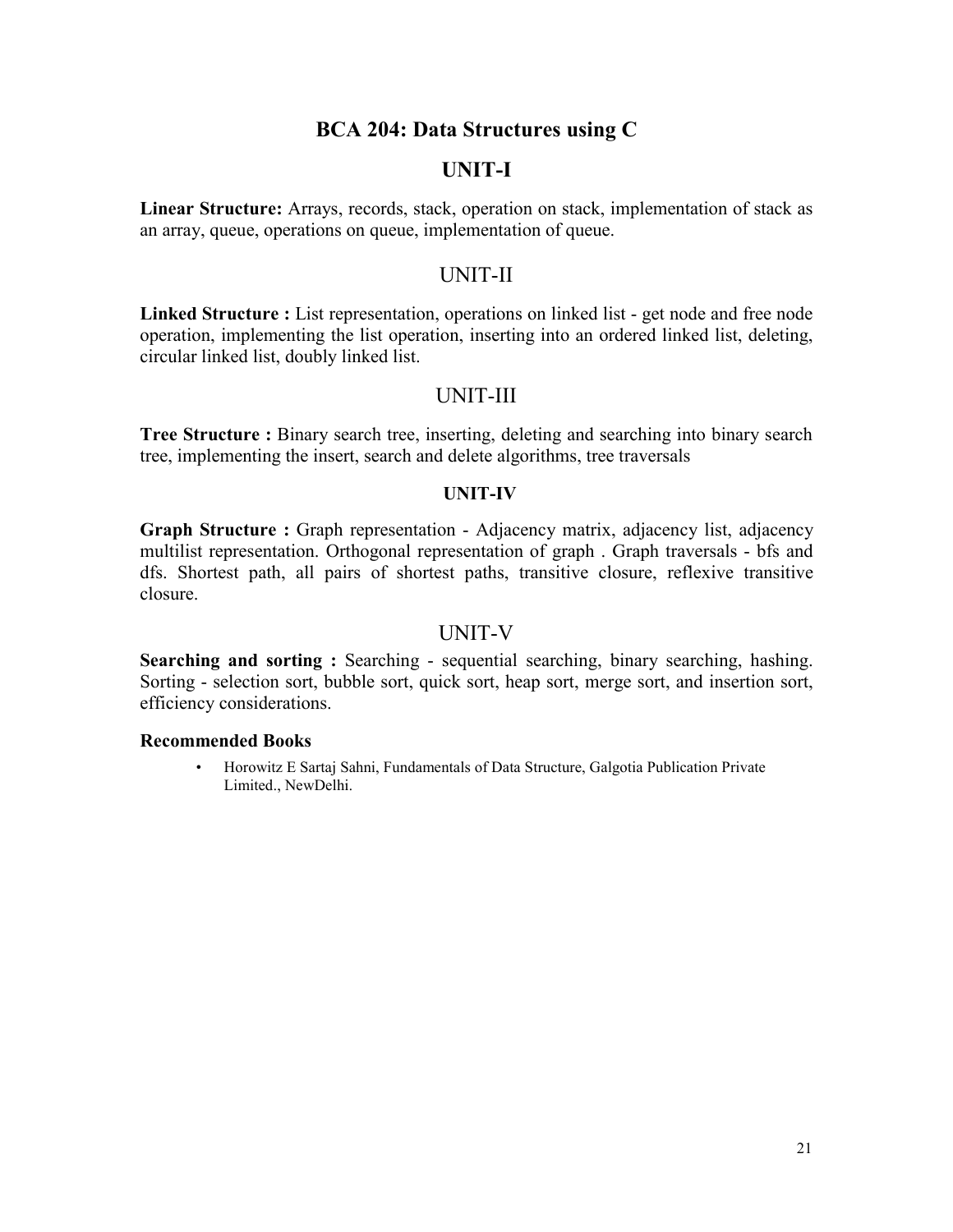# **BCA 205: Business Organization and Management**

# $UNIT-I$

Business and Management: Business Meaning and Contents, Business as a system, Business Environment.

Management Concept and Nature, Management Process, Basic function of Management, Management Level, Role of Manager, Management Principles (Henry fayol's principle of management, Taylor's Scientific Management) .

# UNIT – II

Organizational Behaviour: Need of Understanding human behaviour in organization, Challenges and Opportunities for OB.

Management by Objective (MBO), Decision making process and models, Conflict Management, Strategies & Policies.

### UNIT- III

Managing Personnel: HRM- Meaning and Functions, Man Power Planning, Job Analysis and Design, Training, Career Planning & Development.

Motivation Theories & Practices, Leadership Concept theories & Style, Compensation Management.

# UNIT- IV

Marketing Management and Finance: Basic Concepts of Marketing, Nature & Scope of Marketing, Sales Promotion, Product Life Cycle, Marketing Information System (MIS) and Marketing Research.

Main Sources of Finance, Concept of Fixed & Working Capital, Introduction of Tax – Income Tax, Service Tax & VAT, Basic Concept of Invoice & Quotations.

### UNIT- V

Case Study: IT & BPO Industry, HR & Finance, Case Study of Local Industry with around Hundred Employees, Industry Visit, Project.

# **Recommended Books:**

1. B.P. Singh & T.N. Chabbra, "Business Organization and ManagementFunctions" , Dhanpat Rai & Co. 2000.

2. P.C Tripathi & P. N. Reddy, " Principles of Management", Tata McGraw Hill Publishing Company NewDelhi.

3. L.M. Prasad, " Principles and Practices ofManagement".

- 4 Stephen P. Robbins, "Organisational Behaviour",  $(8<sup>th</sup> Ed.)$  Prentice Hall of India.
- 5 K. Aswathappa, "Human Resource Management", Tata McGraw Hill Publishing Company NewDelhi.
- 6 Philip Kotler, "Marketing Management", (9<sup>th</sup> Ed.) Prentice Hall ofIndia.
- 7 Ramaswamy. V.S. and Namakumari.S. " Marketing Management : Planning, Control." New Delhi, MacMillan.1990.
- 8 Dr. S.N. Maheshwari, "Financial Management Principles and Practices" (6<sup>th</sup> revised Ed.) S. Chand &Sons.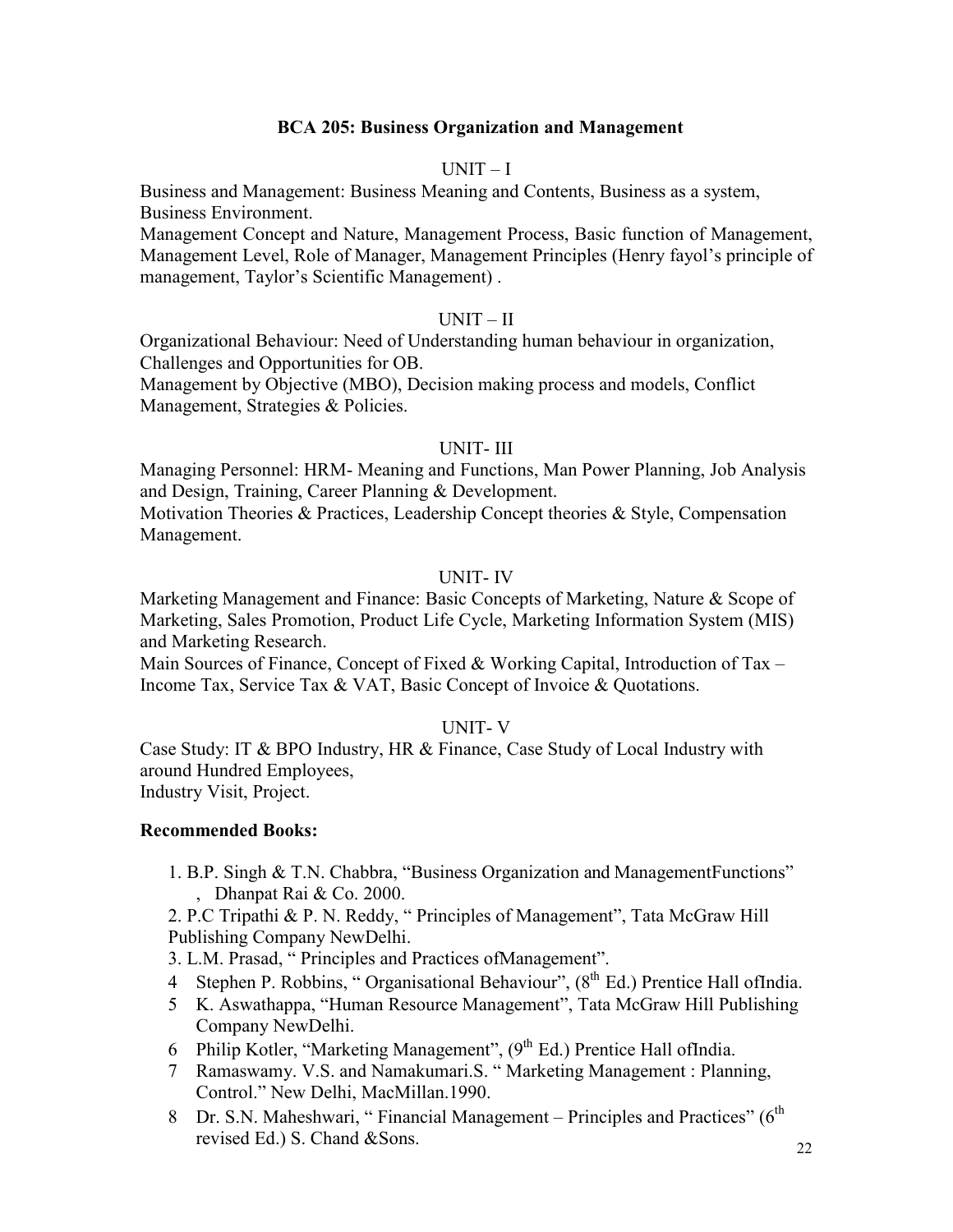# **BCA 206: Business Communications**

(Note: All institutions offering BCA course shall be required to establish a language laboratory for English speaking and other softskills. Institution may use Software from reputed firms like Linguaphone or any other firms for active learning with well defined curriculum)

# UNIT-I

**Concepts and Fundamentals :** Meaning of communication, Importance of communication, Communication scope, Process of communication, Communication models and theories, Essentials of good communication - The seven Cs of communication, Factors responsible for growing importance of communication, Channels of communication, Verbal and Non-Verbal communication Formal and Informal communication Barriers of communication.

# **UNIT-II**

**Written Communication :** Objectives of written Communication, Media of written communication, Merits and demerits of written communication, Planning business messages.

**Writing Letters :** Business letters, Office memorandum , Good news and bad news letters , Persuasive letters , Sales letters , Letter styles/ layout.

# UNIT-III

**Report Writing :** Meaning & Definition, Types of report (Business report & Academic report) ,Format of report, Drafting the report ,Layout of the report, Essential requirement of good report writing.

**Language Skills : I**mproving command in English ,Choice of words, Common problems with verbs, adjectives, adverbs, pronouns, conjunctions, punctuation, prefix, suffix etc.

# UNIT-IV

**Oral Communication :** Principles of effective oral communication, Media of oral communication, Advantages of oral communication, Disadvantages of oral communication, Styles of oral communication.

Interviews : Meaning & Purpose, Art of interviewing, Types of interview, Interview styles, Essential Features, Structure , Guidelines for Interviewer, Guide lines for interviewee.

**Arts of Listening :** Good listening for improved communications, Art of listening, Meaning, nature and importance of listening, Principles of good listening, Barriers in listening.

**Meetings :** Definition, Kind of meetings, Advantages and disadvantages of meetings/ committees, Planning and organisation of meetings.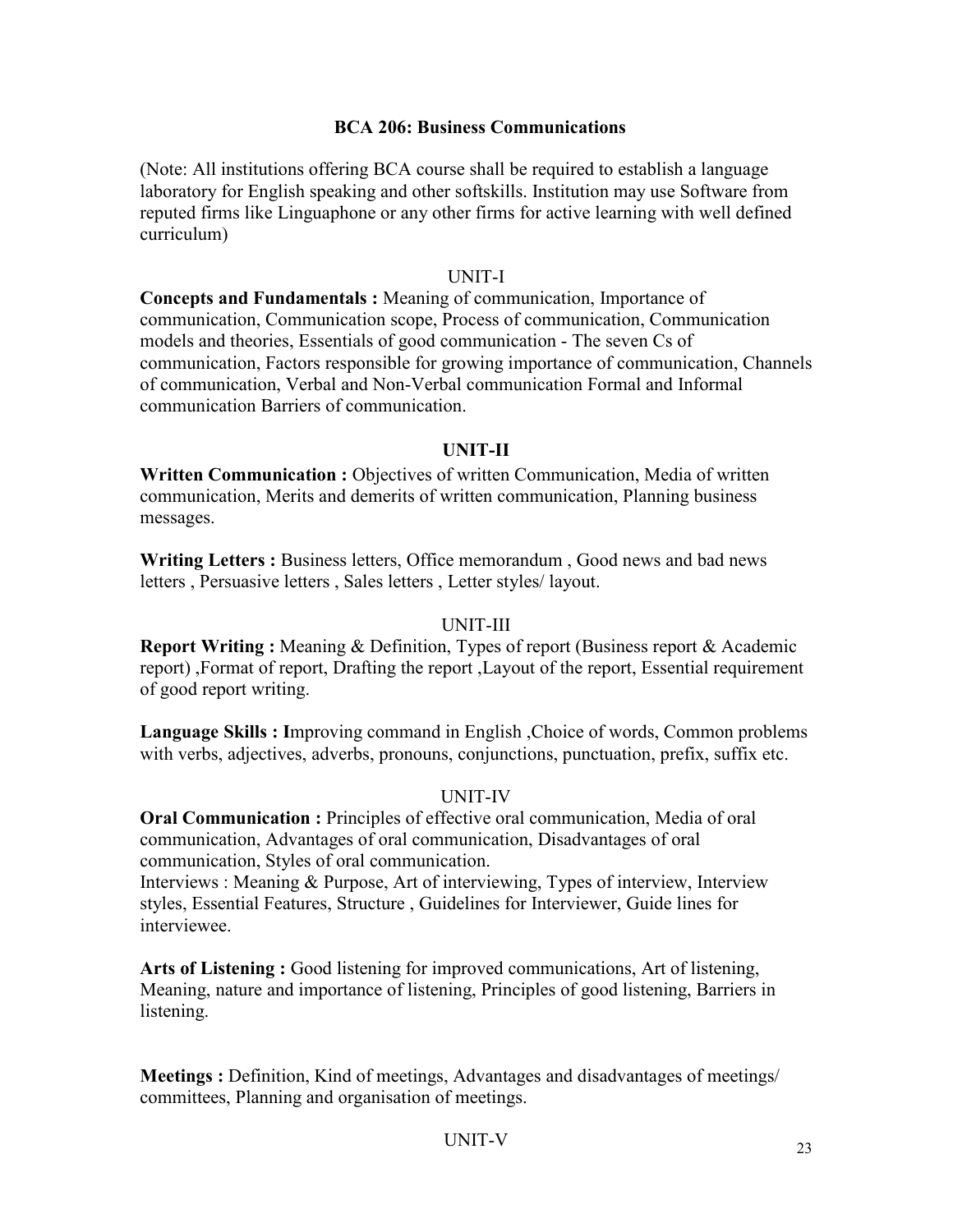**Job Application :** Types of application, Form & Content of an application, Drafting the application, Preparation of resume.

**Project Presentations :** Advantages & Disadvantages, Executive Summary, Charts, Distribution of time (presentation, questions & answers, summing up), Visual presentation, Guidelines for using visual aids, Electronic media (power-point presentation).

**Business Negotiation :** Definition of negotiation, Factors that can influence negotiation, What skills do we need to negotiate, Negotiation process (preparation, proposals, discussions, bargaining, agreement, implementation).

# **Recommended Books**

3. Communication by C.S. Rayudu, Himalaya PublishingHouse.

4. Communication Today - Understanding Creative Skill by Reuben Ray, Himalaya PublishingHouse.

5. Successful Communication by MalraTreece.

6. Business Communication Today by Bovee & Thill, McGrawHill.

7. Principles of Business Communication by Murphy andHilderbrandth.

8. Effective Communication Skiils by O. N. Kaul & K. K. Sharma, CreativePublishers 9. Chicago Manual of stylePHI.

10. Essentials of Business Communication by Rajendra Pal & J. S. Korlahalli, Sultan Chand &Sons.

11. Business Communication by K. K.Sinha.